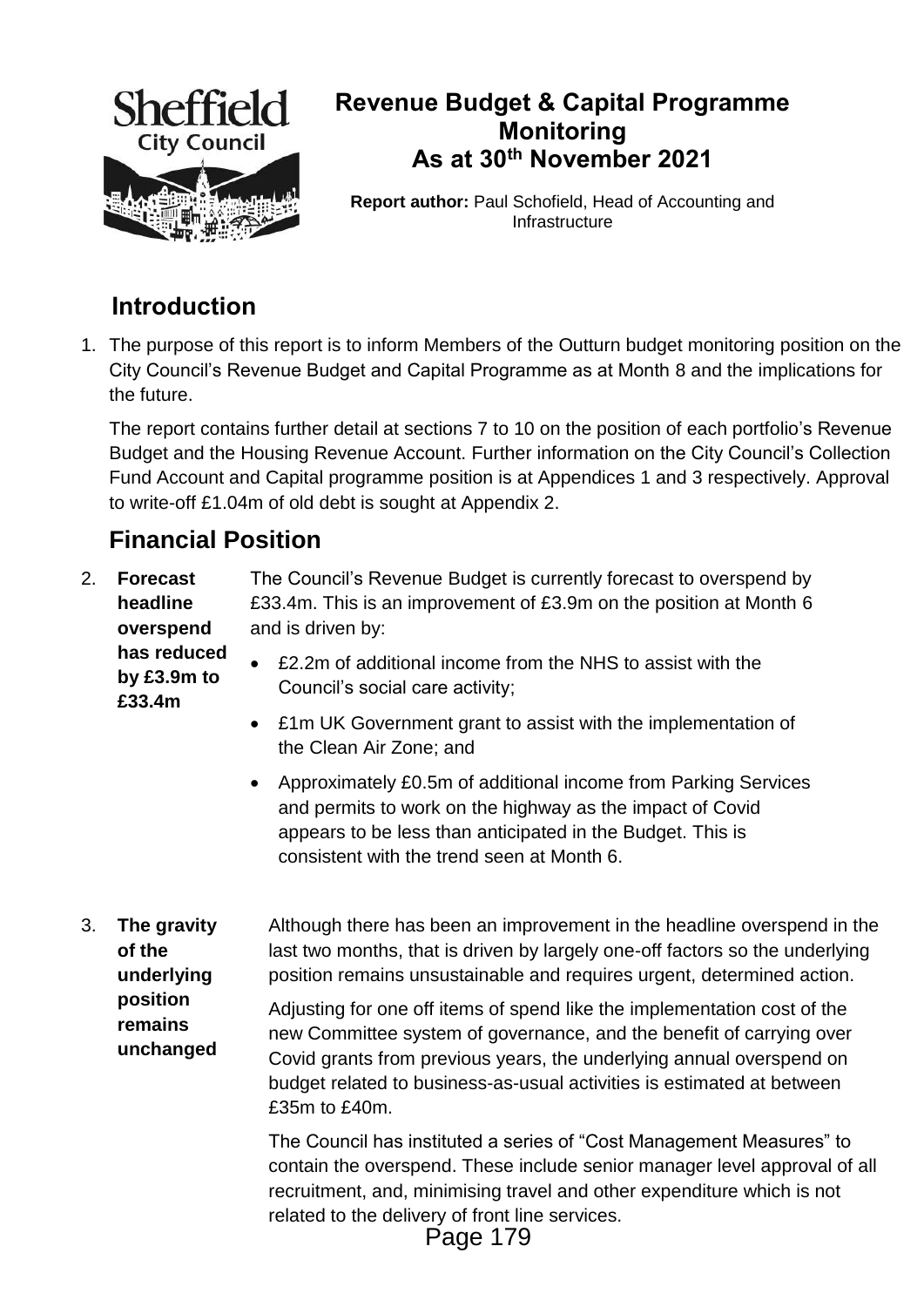The Adult Care and Support and Children & Families services within the People portfolio have developed and are implementing *Recovery Plans* to reduce the overspend which in those services accounts for 95% of the net overspend in the Council (up from 87% at the last report). In the short term this will create additional cost to provide additional resource above that engaged on business-as-usual activities to address the operational problems. Some of this activity has been funded by reprioritising expenditure from elsewhere.

4. **The scale of the deficit requires strategic and structural change in Budgets across the Council** The Medium-Term Financial Analysis report to Co-operative Executive in October set out the scale of the challenge which would be faced by the authority in setting its 2022/23 Budget and future years beyond that. Part of this response will involve seeking additional government funding to address the pressures caused by demographic changes in society. Sheffield is not alone amongst core cities in experiencing

budgetary pressures, but it does seem to be reporting a much worse position. The Council has arranged to benchmark its performance against other cities to understand if this is due to local demand factors or the way it delivers services, or a combination of both. This exercise has been delayed by the restrictions required to contain the rise of the Omicron Covid variant.

The 2022/23 Budget report to Council will seek approval for several strategic reviews of activity across the Council to identify opportunities where it can more effectively use resources. This may eliminate potential duplication channelling more effort into meeting the needs of citizens.

5. The following sections provide more detail on the position of each portfolio.

# **Financial Position**

.

The graph below summarises the main movements in the Council's financial position from an initially balanced budget.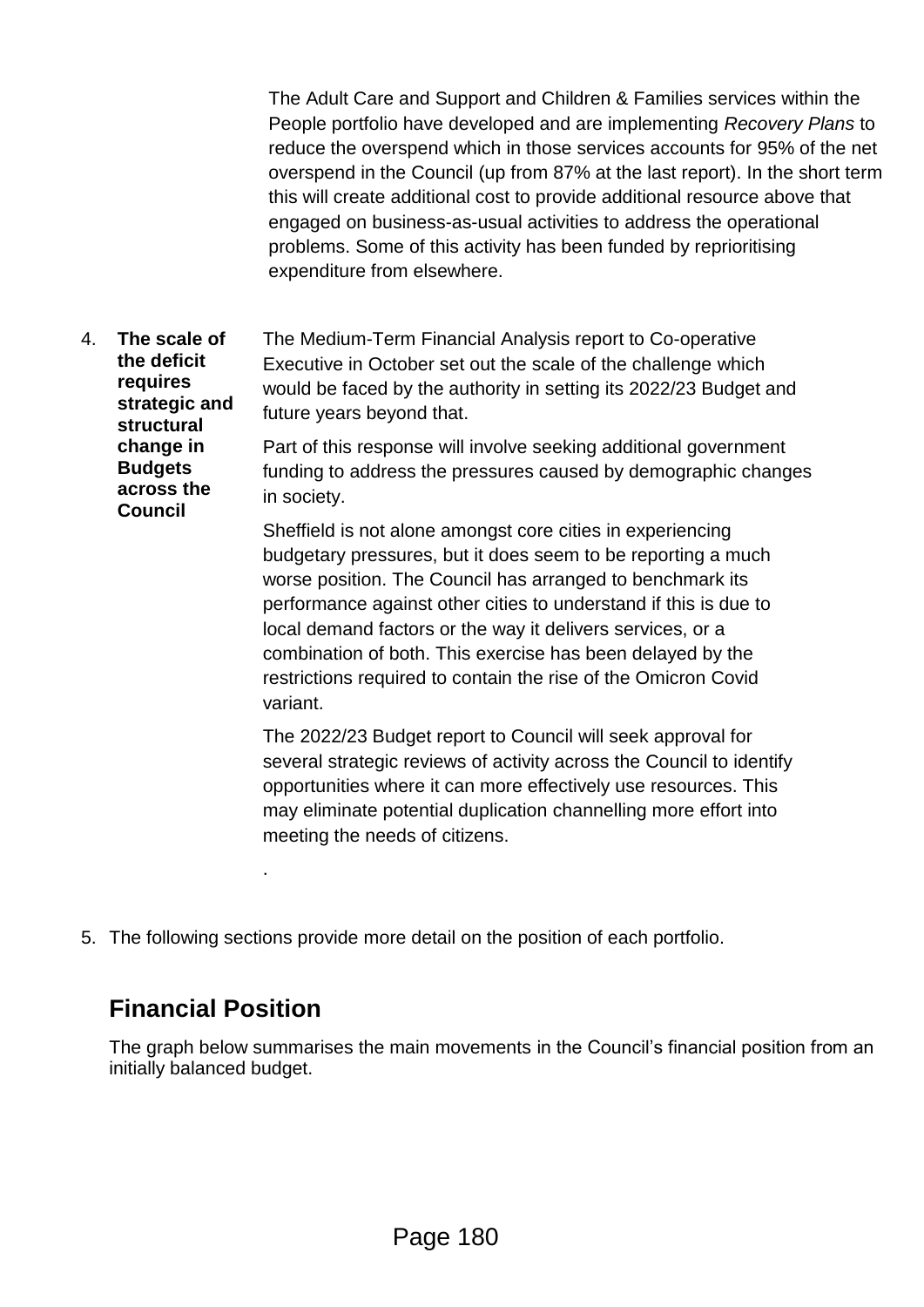

Summarising the content of the graph above:

- the impact of Covid has been less than expected in the budget assumptions. The carry over of grants from 20-21, stronger economic performance than forecast at the time the budget was compiled in Autumn has mitigated the £4m additional Covid response costs resulting in a net improvement against budget of £2m;
- the Council has benefitted from £2.1m of savings in its day-to-day activities across all departments;
- which leaves £40m overspend on the specific items coloured red in the above chart. This includes £10.8m of target savings identified in the 2021/22 Budget which have not been delivered.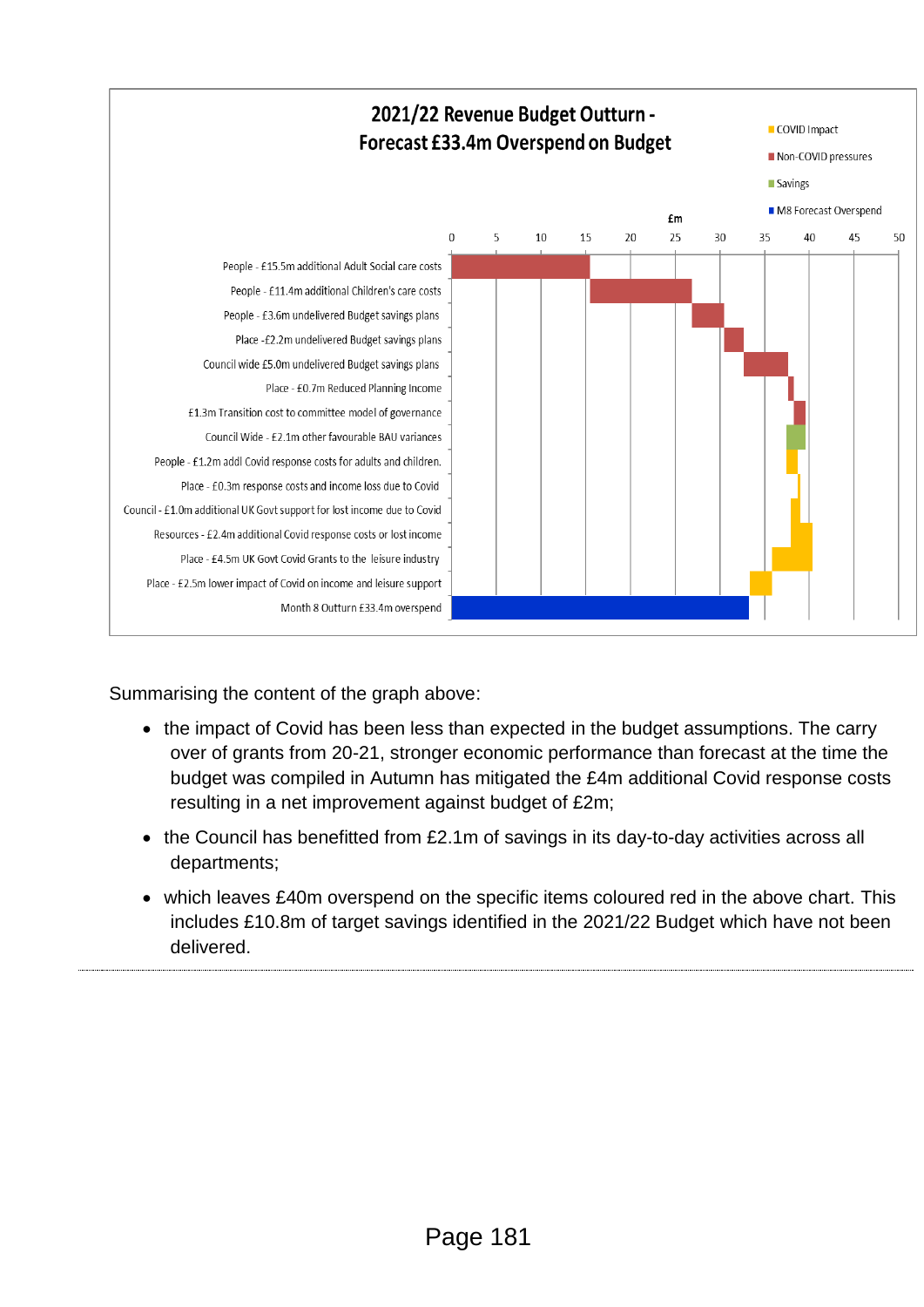### 6. **Council Position**

|                                         |            | Month <sub>8</sub>                |          | Month 6              | Change                     |
|-----------------------------------------|------------|-----------------------------------|----------|----------------------|----------------------------|
| Portfolio                               | Outturn    | <b>Full Year</b><br><b>Budget</b> | Variance | Forecast<br>Variance | From Month<br>6 to Month 8 |
| People                                  | 306,599    | 273,628                           | 32,971   | 35,098               | (2, 127)                   |
| Place                                   | 138,661    | 145,455                           | (6, 794) | (4, 977)             | (1, 817)                   |
| Policy, Performance &<br>Communications | 2,938      | 3,076                             | (138)    | (38)                 | (100)                      |
| Resources                               | 9,660      | 6.042                             | 3,618    | 3,368                | 250                        |
| Corporate                               | (424, 503) | (428, 201)                        | 3,698    | 3,794                | (96)                       |
| <b>Grand Total</b>                      | 33,355     | 0                                 | 33,355   | 37,245               | (3,890)                    |

The main changes in the forecast variances from budget are:

- People following a detailed review of forecasts, Adult Social Care costs have been revised downwards again and the Council has received £2.2m from the NHS to support social care. There may be further support in this area;
- Place a further improvement on Month 6 forecast of £1.8m reflecting £1.0m grant from UK Government to support the introduction of the Clean Air Zone, an improving outlook for fees and charges income particularly in the Parking and Highways services and Planning Fees income (£0.6mB), and £0.2m lower impact on income from the shutdown of the City Road Crematorium for urgent maintenance work; and
- Resources forecast £250k increase in costs in Legal Services due to an increased use of higher cost temporary staff to meet workload demands and cover staff absence, and, additional IT license and software costs to support homeworking in response to the pandemic.
- 7. **Dedicated Schools Grant** The forecast is a £3.4m overspend on DSG. This is £0.9m worse than the M6 position due to increasing demand pressures from pupils with Special Educational Needs provision. The costs occur both in the provision of places and transport to schools. A review is underway to seek more cost-effective ways of providing this support but this will continue into next year where the Council anticipates additional government funding.
- 8. **Public Health** Public Health services are funded by Public Health Grant any variances to budgeted expenditure will be managed by adjusting the drawdown of grant income to match, therefore Public Health variances will be nil in terms of net expenditure and invisible within the above reported position. The Public Health reserve will be utilised in case of any overspend at year end – there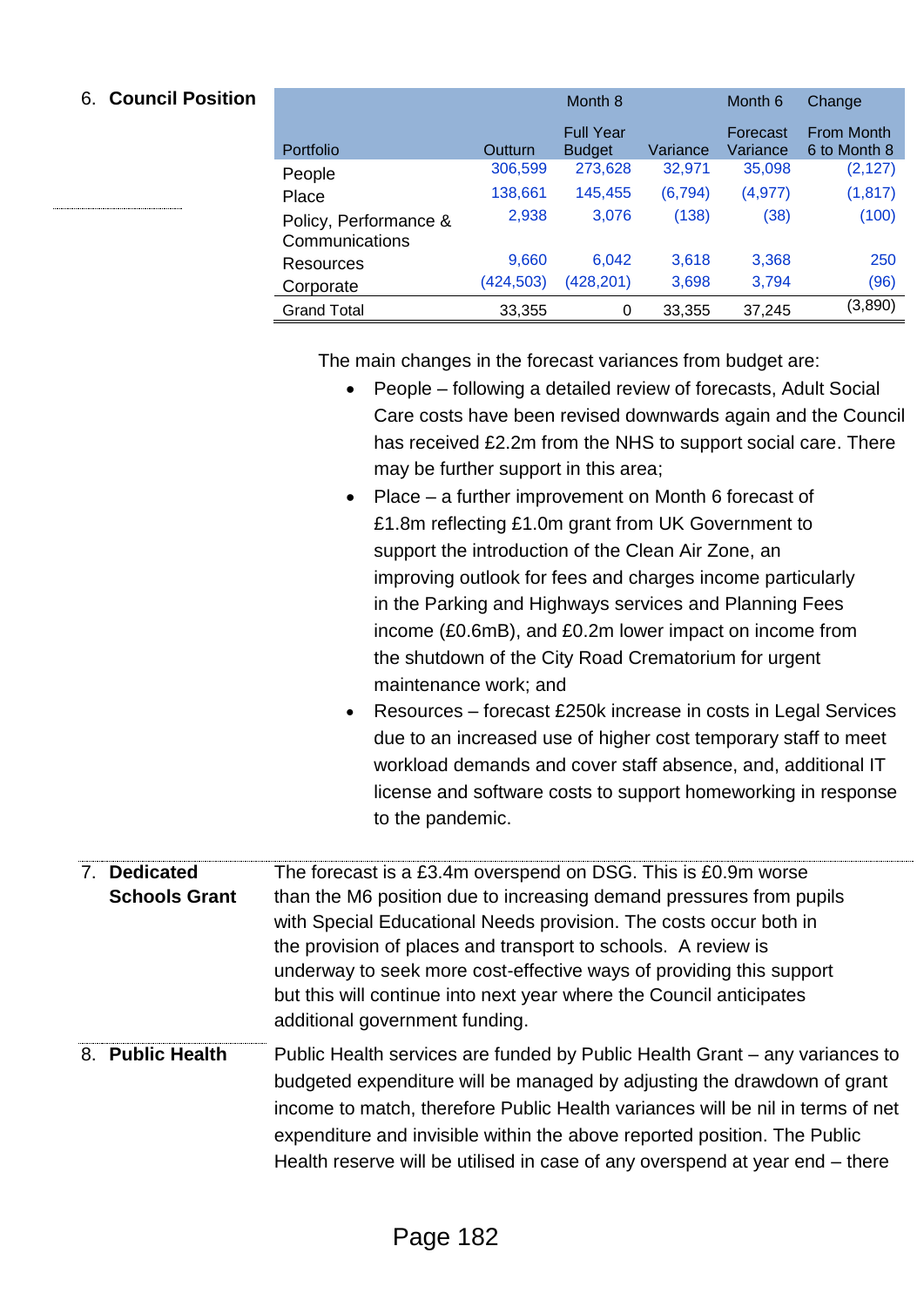is forecast to be no General Fund impact this year. This table demonstrates the variances to budget before the application of grant income.

|                           |         | Month 8                           |          | Month 6              | Change                     |
|---------------------------|---------|-----------------------------------|----------|----------------------|----------------------------|
| <b>Public Health</b>      | Outturn | <b>Full Year</b><br><b>Budget</b> | Variance | Forecast<br>Variance | From Month<br>6 to Month 8 |
| People                    | 27,736  | 27,967                            | (231)    | (178)                | (53)                       |
| Place                     | 2,933   | 2,884                             | 49       | (8)                  | 57                         |
| <b>Director of Public</b> |         |                                   |          |                      | (142)                      |
| Health                    | 1,667   | 1,921                             | (254)    | (112)                |                            |
| Total                     | 32,336  | 32,772                            | (436)    | (298)                | (138)                      |

The reasons for this position are a predicted overspend on the new PCS (community sexual health) contract which commenced in August. This is offset by an underspend on the GP health check contract which ceased in April with no further activity planned this year, plus using UK government Covid grants to fund some staffing costs.

9. **Housing Revenue Account** The HRA income and expenditure account provides a contribution towards funding the HRA capital investment programme by reinvesting any surplus on the HRA to leave the overall position balanced.

> For 2021/22 the budgeted contribution is £20.6m. The forecast Outturn position is a contribution of £15.1m, £5.6m lower than budget but £0.7m higher (i.e. better) than the Month 6 forecast.

### **Housing Revenue Account (excl. Community Heating**

|                                |            | Month 8          |          | Month 6  | Change<br>From<br>Month <sub>6</sub> |
|--------------------------------|------------|------------------|----------|----------|--------------------------------------|
|                                |            | <b>Full Year</b> |          | Forecast | to Month                             |
|                                | Outturn    | <b>Budget</b>    | Variance | Variance | 8                                    |
| Net Income - Dwellings         | (143, 634) | (145, 013)       | 1,378    | 1,404    | (26)                                 |
| Other Income                   | (6, 194)   | (6, 150)         | (44)     |          | (46)                                 |
| Tenant Services incl.          |            |                  |          |          |                                      |
| Repairs & Maintenance          | 97,240     | 92,938           | 4,302    | 4,953    | (651)                                |
| Depreciation                   | 24,421     | 24,421           | 0        | O        | O                                    |
| Interest on borrowing          | 13,109     | 13,175           | (66)     | (66)     |                                      |
| <b>Contribution to Capital</b> |            |                  |          |          |                                      |
| Programme                      | 15,059     | 20,629           | (5,570)  | (6, 293) | 723                                  |
| Total                          | O          | 0                | 0)       | (0       | 0                                    |

The cause of the variance remains unchanged from that reported in Months 3 and 6 reports. Disruption from the Covid pandemic has created a backlog of home repairs due to social distancing measures restricting access for all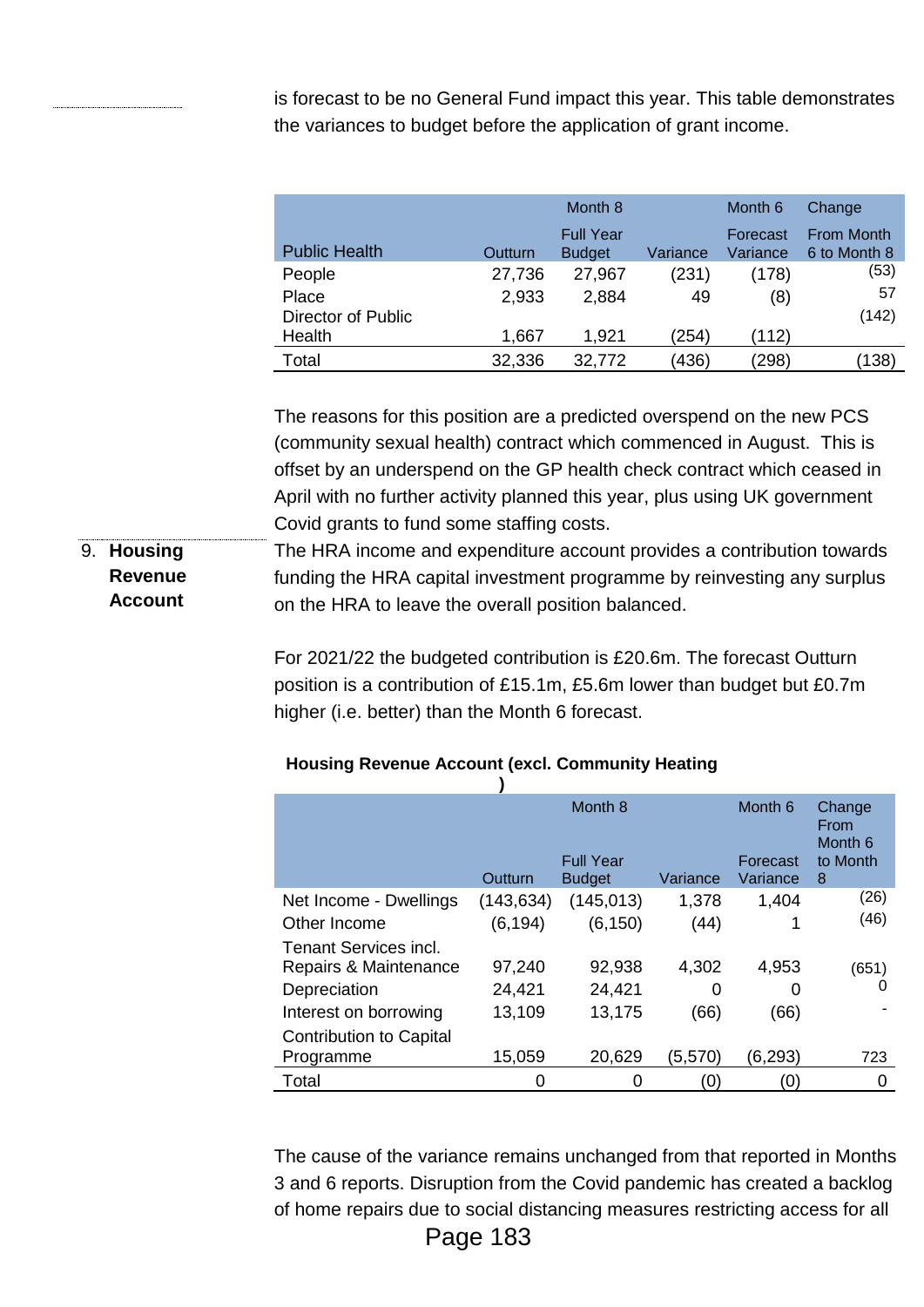but essential repairs and inspection e.g. gas compliance checks, and, reduced rental income as the number of unlet houses has increased due to restricted access.

In the last two months the forecast has improved by £0.7m particularly due to lower anticipated staff costs.

10.**Collection Fund Account** This is showing a satisfactory position. As at the end of September, the local share of the Collection Fund income stream is forecasting an overall in-year deficit of £19.5m deficit (£0.1m better than Month 6). There is a small projected surplus of £3.5m on Council Tax (£0.5mB from Month 6), and a deficit of £23m on Business Rates (£0.4m worse than Month 6) due to Collection Fund accounting regulations in respect of the Retail and Nursery discount scheme to support businesses during the pandemic. The Council will receive grant funding to compensate for this deficit. The overall Collection Fund position will have no impact on the Council's 2021/22 financial position and will be accounted for within future years' budgets. This position is discussed in more detail within Appendix 1**.**

### 11.**Capital Summary**

The approved capital programme budget for 2021/22 at 30<sup>th</sup> November 2021 was £267.1m. The forecast outturn of expenditure against this approved budget is £184.5m, a variance of £82.5m (31% of the programme). This is a significant movement of £38m on the Month 6 position which forecast a shortfall of £44.5m or 15.9% of the programme. £22m of the change is in the Heart of the City and Housing Investment programmes.

The Capital programme is being disrupted by the turbulence in the construction industry caused by labour and materials shortages as well as price increases as global economies restart after Covid lockdowns. This is resulting in schemes not being delivered to the original schedule creating delay which creates slippage or requires the project delivery schedule to be reprofiled.

**Cause of Change in Forecast M6 to M8**

|                             | £m      |
|-----------------------------|---------|
| <b>Re-Profile</b>           | $-24.0$ |
| <b>Slippage</b>             | $-16.2$ |
| <b>Cancelled Schemes</b>    | $-8.2$  |
| <b>Additional Approvals</b> | 8.1     |
| <b>Cost Increases</b>       | 2.8     |
| <b>New Schemes</b>          | 0.2     |
| <b>Other</b>                | $-0.8$  |
|                             |         |
|                             |         |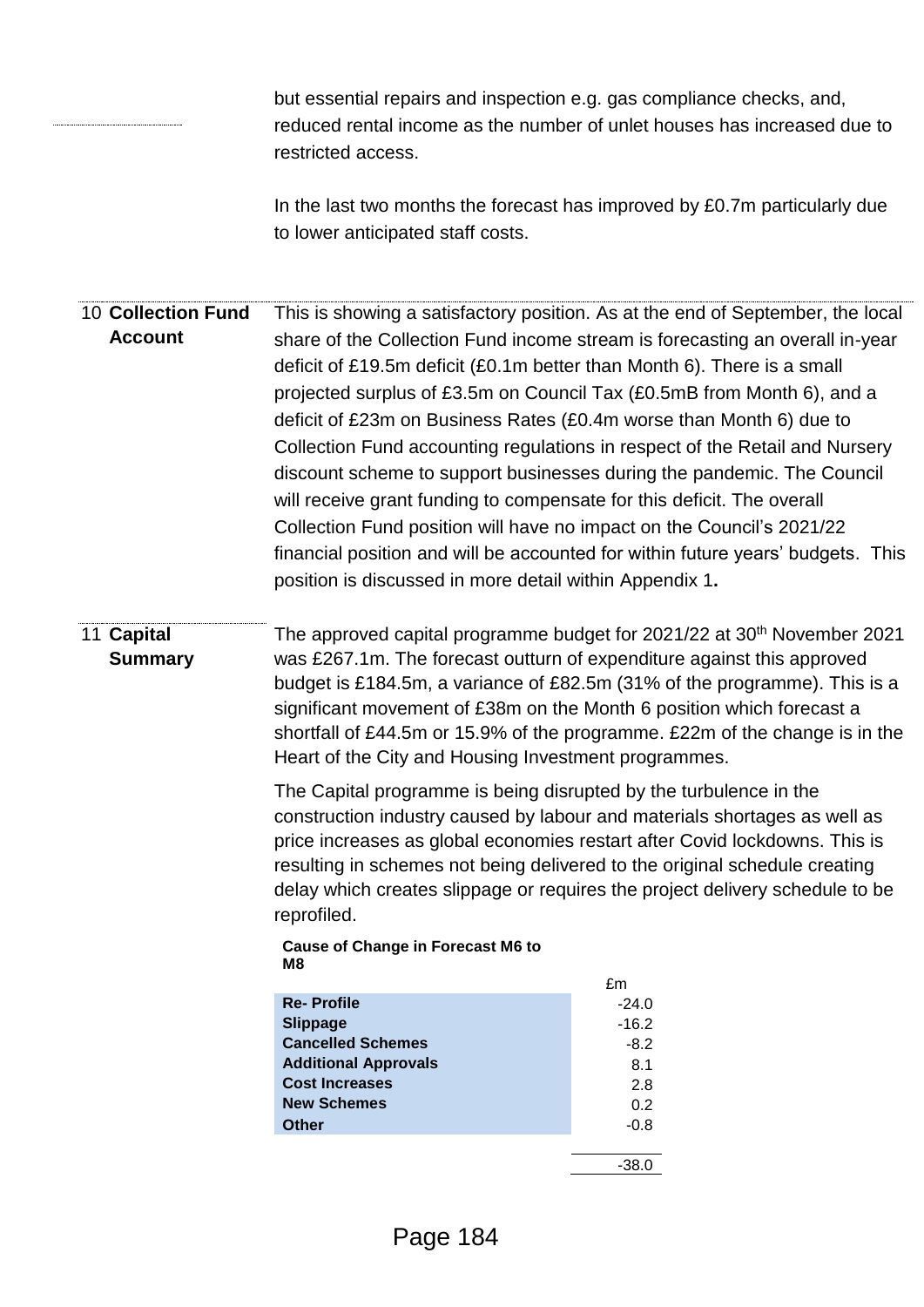Further information on the Capital Programme, including variations on significant projects, is reported in **Appendix 3**.

| 12  | <b>Financial</b><br>implications                           | The primary purpose of this report is to provide Members with information on<br>the City Council's Budget Monitoring position for 2020/21. |
|-----|------------------------------------------------------------|--------------------------------------------------------------------------------------------------------------------------------------------|
|     | 13 Equality<br><b>Opportunities</b><br><b>Implications</b> | There are no specific equal opportunity implications arising from the<br>recommendations in this report.                                   |
|     | 14 Legal<br><b>Implications</b>                            | There are no specific legal implications arising from the recommendations in<br>this report.                                               |
|     | 15. Property<br><b>Implications</b>                        | There are no other property implications arising from the<br>recommendations in this report this report.                                   |
| 16. |                                                            |                                                                                                                                            |
|     | <b>Recommendations</b>                                     |                                                                                                                                            |
|     | It is<br>recommended                                       | 1. Note the updated information on the latest Outturn position<br>and management actions provided by this report;                          |
|     | that Members                                               | 2. In relation to the Collection Fund Report, note the Outturn<br>position described in Appendix 1;                                        |
|     |                                                            | 3. Approve the write off of £1.04m of uncollected debt in<br>respect of the People portfolio activities at Appendix 2; and                 |
|     |                                                            | 4. In relation to the Capital Programme, note the Outturn<br>position described in Appendix 3.                                             |
|     |                                                            |                                                                                                                                            |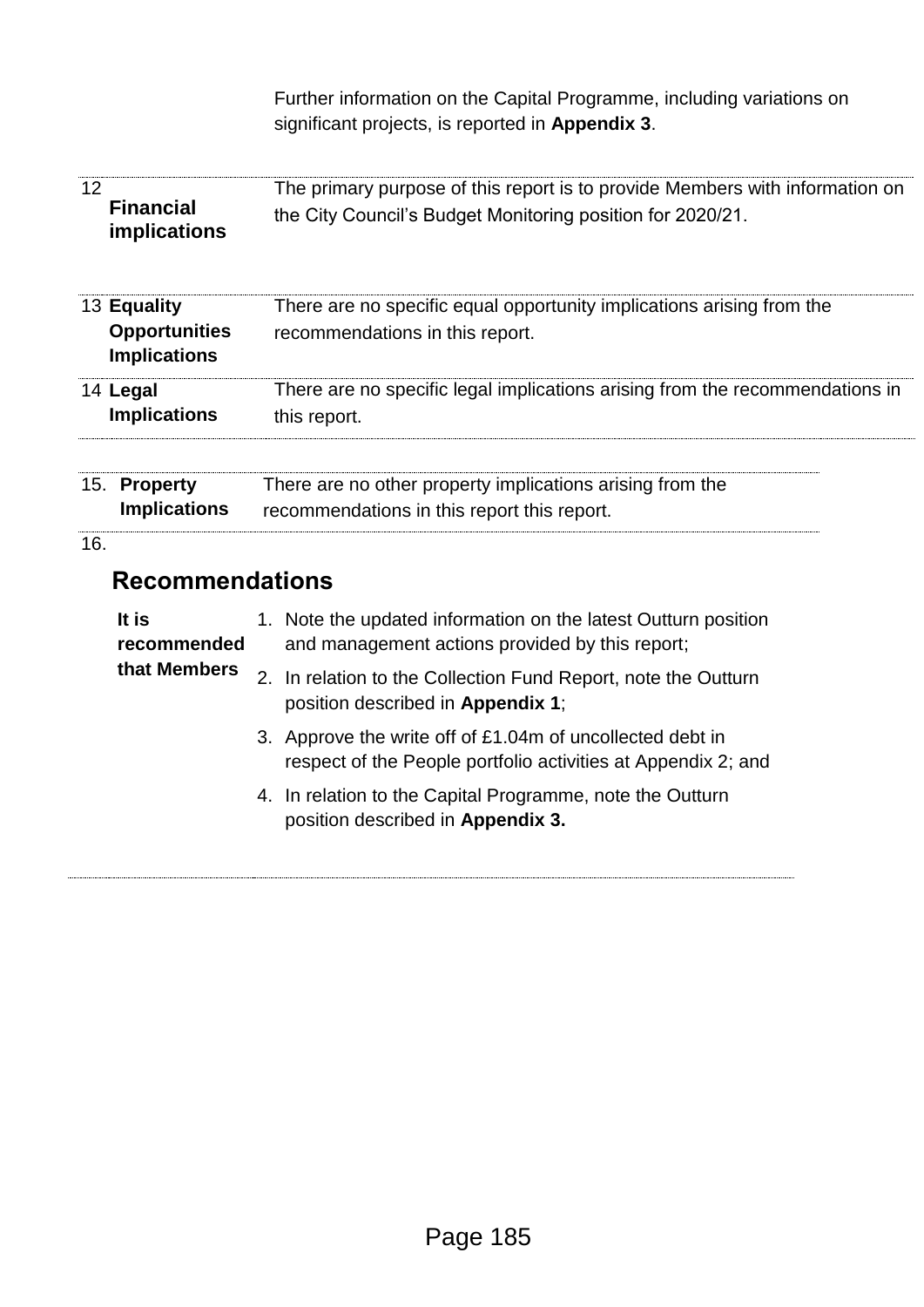# **Collection Fund Monitoring As at 30th November**

### **Summary**

- 1. In 2021/22 approximately £334.5m of SCC net expenditure was forecast to be financed directly through locally collected taxation. This taxation is initially collected by the Council and credited to the Collection Fund.
- 2. As at the end of November, the local share of the Collection Fund Income Stream is forecasting a £19.5m deficit. As below, this is mainly due to the timing of the announcement to continue retail relief in a modified form into 2021/22 and a countervailing improvement within Council Tax. It is not a reflection on the performance of the Council in collecting debt.
- 3. The Council will be fully compensated for the deficit relating to the business rate discount for 2021/22, so while the deficit is an alarming and large number, it is important to note that there is no overall cash impact to this element of the deficit.
- 4. Moreover, this deficit position will not affect this year's outturn position, due to the specific set of rules governing the accounting of the Collection Fund. The deficit must be reconciled within future General Fund budgets and cannot impact on the wider General Fund position for this 2021/22.
- 5. This is an estimate that is subject to considerable uncertainty in what continues to be an unusual year. At time of writing, 'Plan B' Covid infection control measures have come into effect and additional Treasury support to the hospitality sector has been announced. The assessment of the Collection Fund outturn position below is on a medium-to-worst case basis.
- 6. It is possible that there may be improvement in the Collection Fund position before 31/3/2023 if the situation is closer to 'normal' than the cautious case assumed below. Any surplus against the Collection Fund this year will credit future years in a one-off rather than ongoing way, so offers only temporary relief to the Council's current revenue budget pressures referred to in the main body of the monitoring report.

| <b>Income Stream, retained by SCC</b> (all figures £m) | <b>Budget 21/22</b> | <b>Forecast Year</b><br><b>End Position</b> | <b>Variance</b> |
|--------------------------------------------------------|---------------------|---------------------------------------------|-----------------|
| Council Tax                                            | (235.0)             | (238.5)                                     | (3.5)           |
| <b>Business Rates</b>                                  | (99.5)              | (76.5)                                      | 23.0            |
| <b>Total</b>                                           | (334.5)             | (315.0)                                     | 19.5            |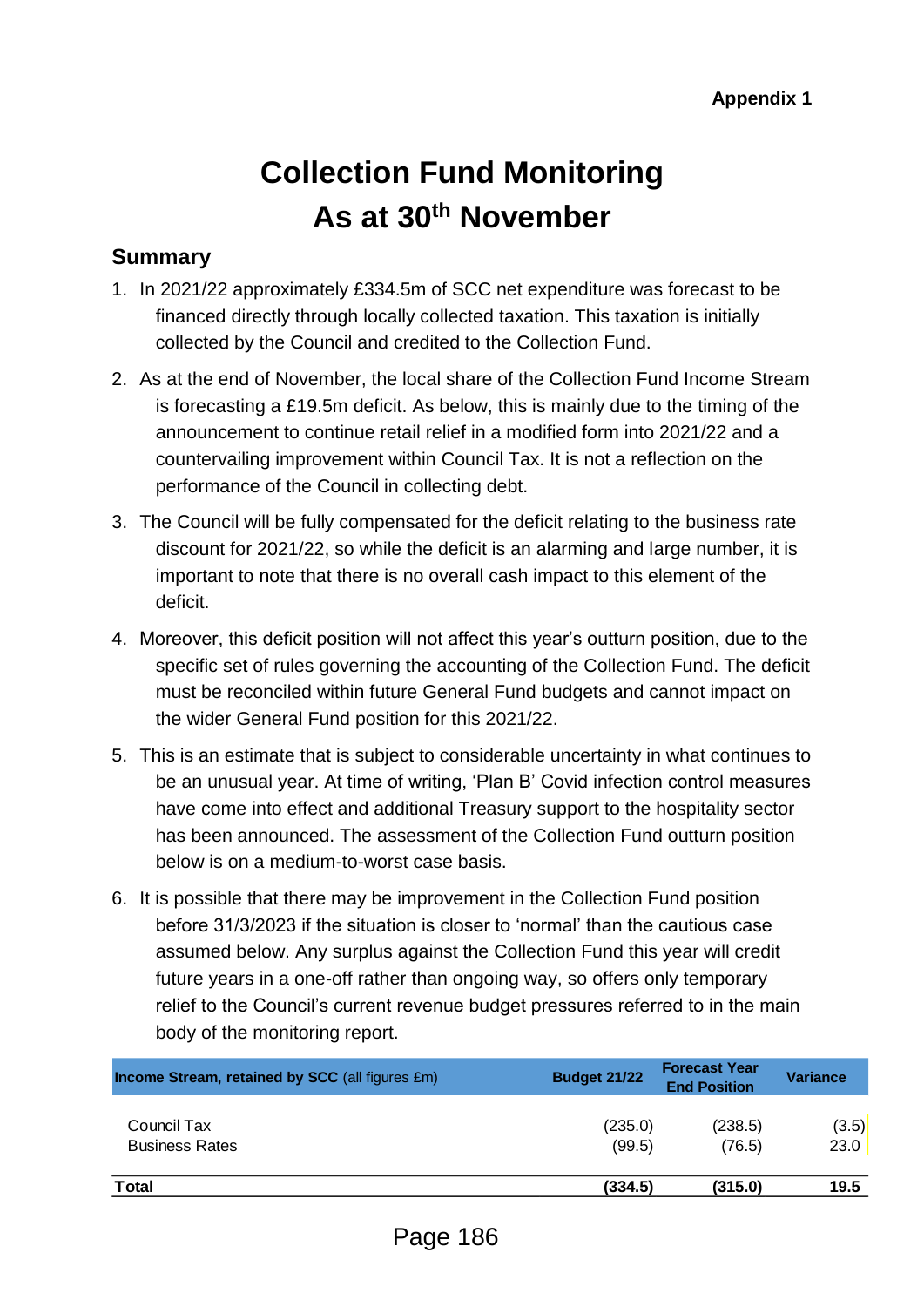### **Council Tax**

- 7. The forecast year end position for Council Tax is a £4.0m surplus. The Council's share of this surplus, £3.5m, will be released into future years' budgets.
- 8. This is mainly due to a much-reduced level of revenue foregone due to Council Tax Support (CTS). The demand for CTS in 2021/22 was assessed at a time when CTS claims were growing due to the economic disruption caused by Covid, and therefore was set on the assumption that these levels would continue to grow. For several reasons, this has not happened, creating a favourable variance against the budget.

| <b>Collection Fund - Council Tax (all figures £m)</b>                 | Budget 21/22 | <b>Forecast Year</b><br><b>End Position</b> | <b>Variance</b> |
|-----------------------------------------------------------------------|--------------|---------------------------------------------|-----------------|
| Gross Council Tax income yield for 2021/22                            | (398.7)      | (398.3)                                     | $0.4^{\circ}$   |
| Revenue foregone due to Council Tax Support                           | 50.1         | 43.5                                        | (6.6)           |
| Other discounts and exemptions                                        | 58.6         | 60.5                                        | 1.9             |
| <b>Net Collectible Council Tax</b>                                    | (290.0)      | (294.3)                                     | (4.3)           |
| Losses on collection and increase/(decrease) to bad debt<br>provision | 14.5         | 14.9                                        | 0.4             |
| <b>Council Tax Income</b>                                             | (275.5)      | (279.5)                                     | (4.0)           |
| Allocation of Council Tax Income (%age share in brackets)             |              |                                             |                 |
| <b>Sheffield City Council (85.5%)</b>                                 | (235.0)      | (238.5)                                     | (3.5)           |
| South Yorkshire Police and Crime Commissioner (10.7%)                 | (29.4)       | (29.8)                                      | (0.4)           |
| South Yorkshire Fire & Rescue (3.8%)                                  | (10.5)       | (10.6)                                      | (0.1)           |
| <b>Transfers to Precepting Parishes</b>                               | (0.6)        | (0.6)                                       |                 |
| <b>Total Allocations</b>                                              | (275.5)      | (279.5)                                     | (4.0)           |

9. This will likely result in a surplus position at year end. As above, this will feed into future year's budgets as a one-off surplus payment.

### **Business Rates**

- 10.The forecast year end position for the local share of Business Rates is a £23.0m deficit. This deficit is mainly driven by the function of the 2021/22 version of the retail and nursery discount, which has an estimated value of £45.9m across the Fund. Viewing reliefs as a whole, there is an effective overspend of £44.7m as claims for other reliefs have not been made at the levels anticipated resulting in a £1.2m offset.
- 11.Since the Month 6 position, there has been decline in the underlying gross rates payable, and it is prudent to forecast that this position will continue to decline. There remains much uncertainty, and as above, this reflects the worst-tomedium case assumption. There is a £2.3m deficit against gross rates, which has worsened by £1m since the Month 6 report.
- 12.Taken together, these factors drive a £47.0m deficit, of which the Council's share will be £23.0m.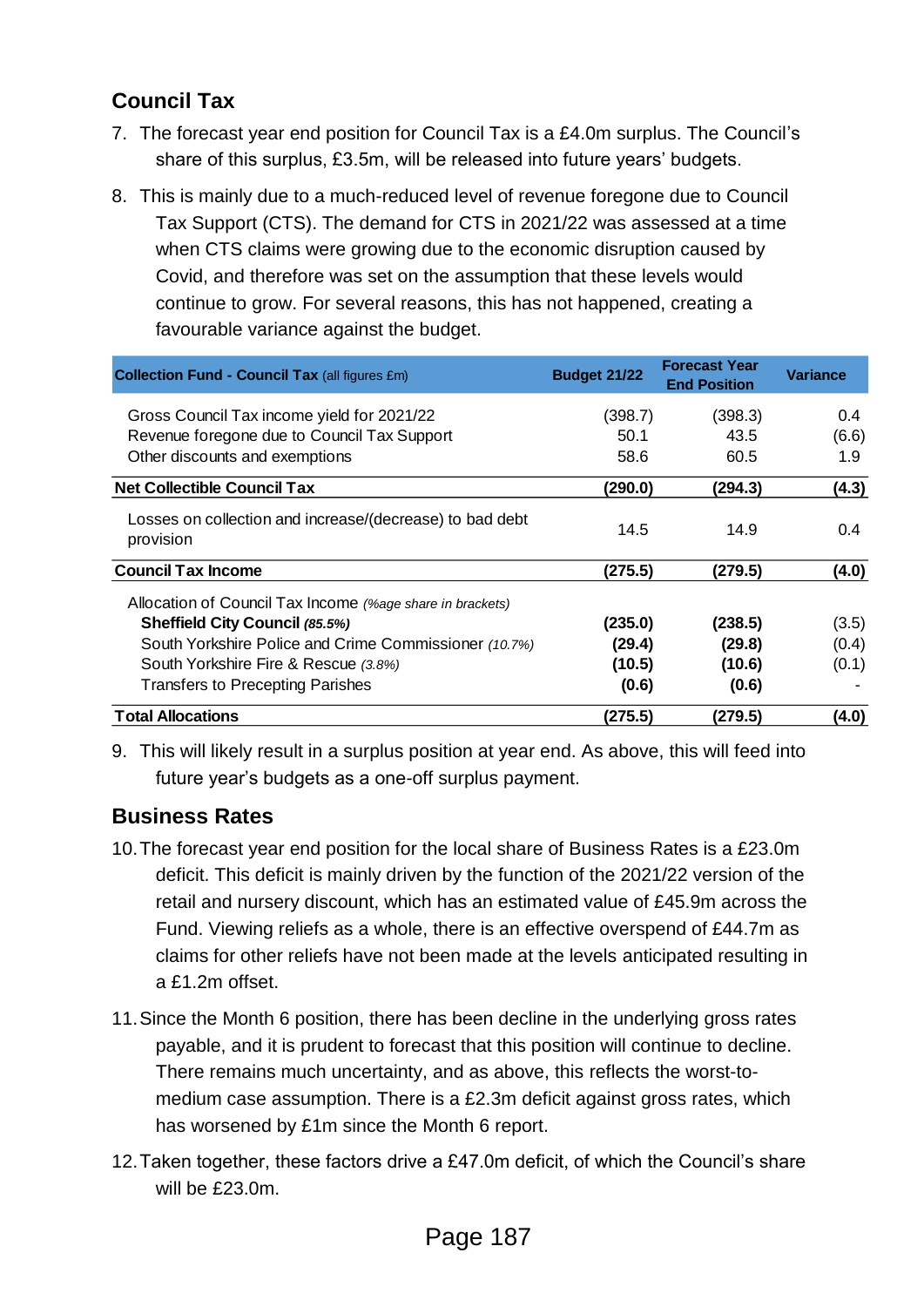| <b>Collection Fund - Business Rates (all figures £m)</b>                       | Budget 21/22 | <b>Forecast Year</b><br><b>End Position</b> | <b>Variance</b> |
|--------------------------------------------------------------------------------|--------------|---------------------------------------------|-----------------|
| Gross Business Rates income yield for 2021/22                                  | (270.7)      | (268.4)                                     | 2.3             |
| <b>Estimated Reliefs</b>                                                       | 51.0         | 95.8                                        | 44.7            |
| Losses on collection, appeals and increase/(decrease) to<br>bad debt provision | 15.2         | 15.2                                        | (0.0)           |
| <b>Net Collectable Business Rates</b>                                          | (204.5)      | (157.5)                                     | 47.0            |
| <b>Transitional Protection Payments due from Authority</b>                     | 1.6          | 1.6                                         | 0.0             |
| Cost of Collection allowance                                                   | 0.7          | 0.7                                         |                 |
| <b>Designated amounts</b>                                                      | 2.3          | 2.3                                         | (0.0)           |
| <b>Non Domestic Rating Income</b>                                              | (199.9)      | (152.9)                                     | 47.0            |
| Allocation of net business rates (%age share in brackets)                      |              |                                             |                 |
| <b>Sheffield City Council (49%)</b>                                            | (97.9)       | (74.9)                                      | 23.0            |
| SY Fire Authority (1%)                                                         | (2.0)        | (1.5)                                       | 0.5             |
| Central Government (50%)                                                       | (99.9)       | (76.4)                                      | 23.5            |
| <b>Total Allocations</b>                                                       | (199.9)      | (152.9)                                     | 47.0            |
| Share of disregarded amounts                                                   |              |                                             |                 |
| <b>Sheffield City Council</b>                                                  | (1.6)        | (1.6)                                       | 0.0             |
| South Yorkshire Mayoral Combined Authority                                     | (0.7)        | (0.7)                                       | (0.0)           |
| <b>Sheffield City Council NNDR Income</b>                                      | (99.5)       | (76.5)                                      | 23.0            |

### **Additional support announced in December**

- 13.At time of writing, £12.1m of Covid Additional Relief Funding (part of £1.5bn nationwide) and an additional £1bn nationwide have recently been announced. The former must be allocated as business rates reliefs, and while detailed announcements have not yet been made on the latter, it is expected that these will be distributed by local authorities as grant payments. So both schemes have the potential to affect business rates yield, by reducing liability or by supporting businesses to remain trading and meet their liabilities.
- 14.The impact of these schemes on the Collection Fund is likely to be positive, and intervention from the Treasury is therefore welcome. As details of these schemes are not yet fully clear, the effect of them has not yet been included in the above numbers.

### **Conclusion**

- 15.The above forecast of a £19.5m deficit position rests on several assumptions detailed above. For avoidance of doubt, it must be remembered that any eventual deficit at year end does not affect the 2021/22 General Fund outturn and will be accounted for within future revenue budgets.
- 16.Due to the size of the Collection Fund, a small percentage variation in income or expenditure over the coming months will have a significant impact on the forecast outturn. Monthly monitoring of the Collection Fund position is conducted to ensure that we are fully aware of any changes and the potential budget impacts.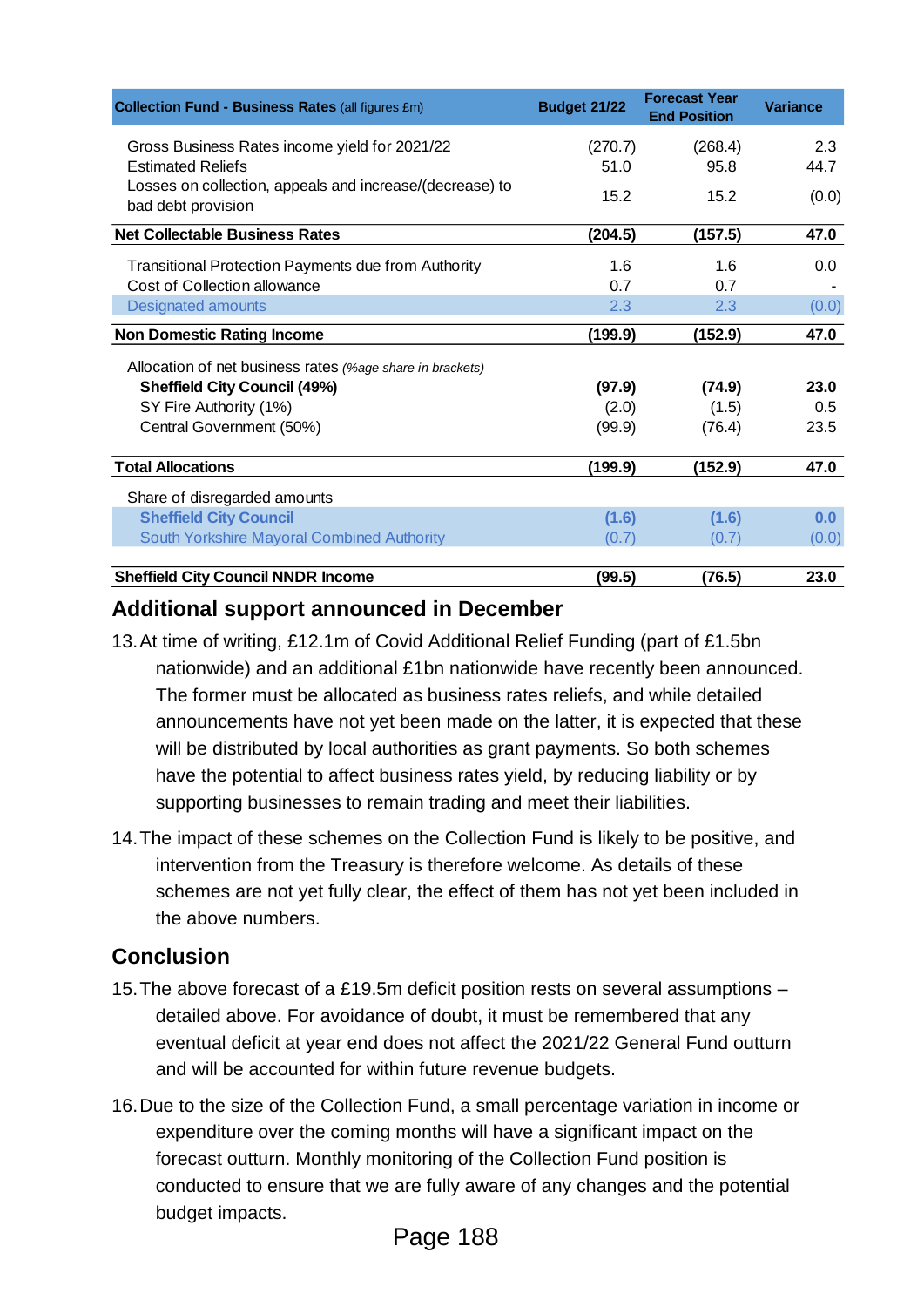### **Adult Social Care Service –Request for approval to Write Off of uncollected accounts**

#### **Background**

Each month SCAS (Social Care Accounts Service) generate invoices on behalf of ACM (Assessment & Care Management) charging for non-residential contributions, residential contributions and third-party top ups. Invoices are also raised on an ad hoc basis for residential recovery loans, overpayments made to provider's and monies owed from Health groups.

On average around 4,350 invoices with a value of £2.25m are generated every month.

#### **The Process**

Inevitably, some invoices that are raised are not paid. Best accounting practice requires that an appropriate sum of money is set aside to cover potential nonpayment of debts and that there should be an independent review of any write-offs.

Each month SCAS pass invoices for write off to the Council's central debt collection team (ICAM) who provide the independent review of the proposed write -off, coding the invoices "to write off pending" in the accounting system.

Once an invoice is coded "to write off pending" it is excluded from the system generated Bad Debt Provision on the expectation that the write off will be approved promptly in the system and the resulting charge will hit the accounts at the same time as the money set aside is removed to leave a net nil effect.

#### **The Problem**

Due to a change in personnel across the portfolio, and the pandemic hitting the city, the invoices that have had their status changed to "write off pending" have not been approved promptly and subsequently have not been written off although the provision has been removed once ICAM changed the status. In addition to correcting this, the portfolio wishes to take the opportunity to clear the legacy debts whose write off has not been actioned over many years.

There are 2,245 invoices with a value of £1.04m requiring write off. Although this is not included in the Bad Debt Provision a separate provision has been made from Month 6 and included in the current Month 8 Outturn forecast which will not change as a result of the approval of this proposal.

95% of the invoices with a value of £1.01m date from pre 1/4/2020. The oldest invoice is from 2008.

#### **Corrective Action taken**